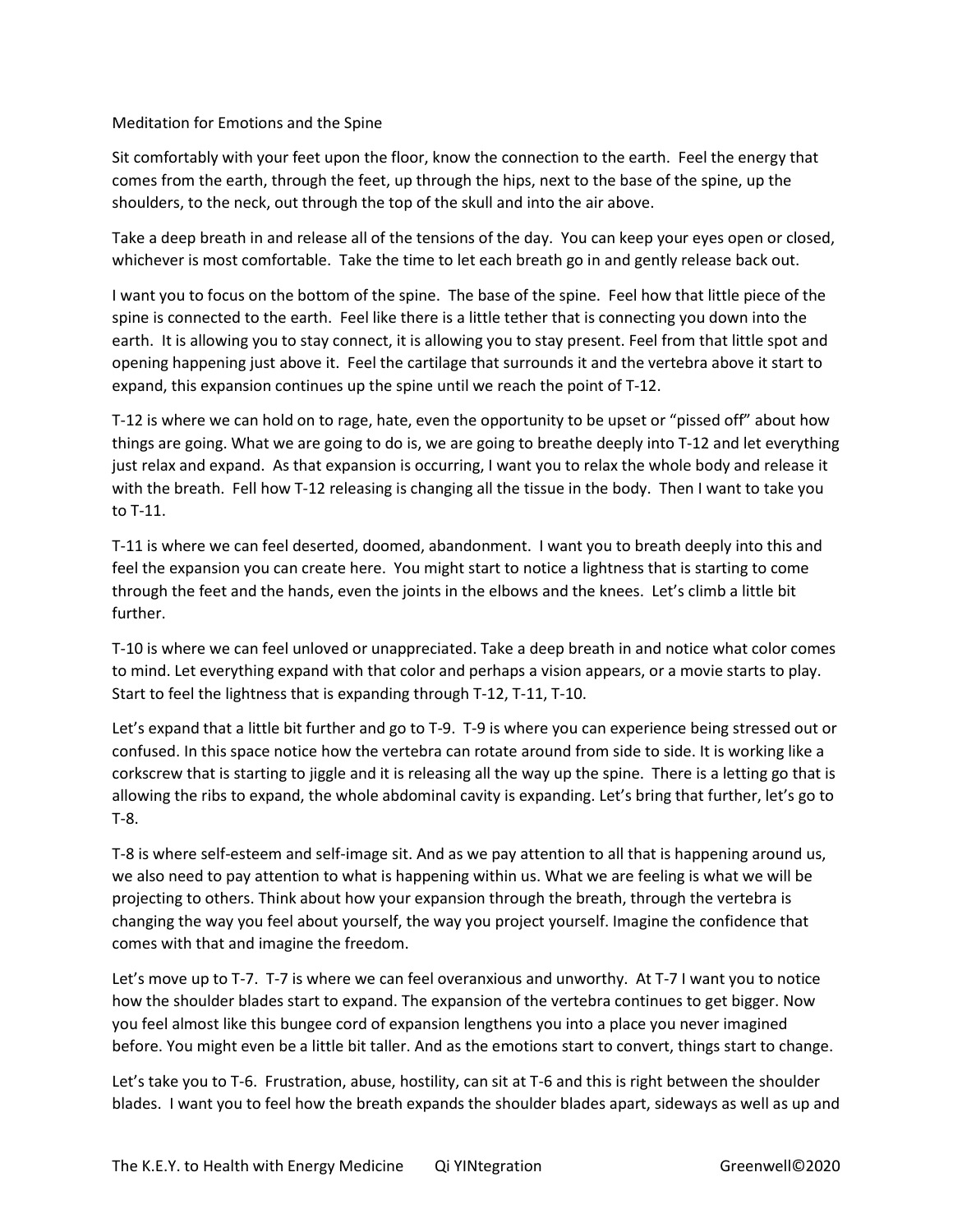down. That expansion is giving you a new freedom that is going all the way up the shoulders and into the neck and the base of the skull.

Let's move to T-5. Despair and worry. Despair and worry is often where we start to feel the tension rise and it appears at the shoulders. It travels up the neck and begins in a little space just above the shoulder blades. What you are going to do is breath really deeply into here and notice the color, and maybe this time there are some tastes and smells that are also going to come through. I want you to let this expand and see the vision of colors and smells that you love the most. That attract you to love. That attract you to energy. The opportunity to share with other people.

Let's take that to T-4. T-4 is depression and bitterness. So as the expansion is coming up through the base, and up through the spine, this little space can hold a lot of tension for us, particularly if we are working on concentrated things. Depression can appear without us even knowing because of this compacting that happens here, so let's let it go. Imagine everything expands open, your vision expands open, your thought patterns are open, you ability to move is open. If you turn your head, you have all kinds of expansion that you didn't know existed. This spot starts to change the way depression works as well as the way enthusiasm comes in and sparks imagination and vision. Let's go further.

Let's go to T-3, grief, torment, anguish. So, at this place we might have those vision pop in where you feel, "oh yeah, I have not let go of that yet." This is the time. Take a breath in and blow the air out. Let go. Let go of all the things you have been holding on to because you have felt that you needed to process it. The thought that it is going to take time, it is going to take a long time. You haven't had time to get there yet. Let all of that go and take a deep breath in again. Breath out and let go. It is that simple. See what the process of this is going to bring onto the horizon for you as have this new release.

As we move to T-2 we have broken heart and betrayal. So as we think about all the ways that our lives have changed as a result of COVID-19, the way our habits and patterns are going to be different, our new normal and what it is going to look like, how we are going to go forward with it. Let's let all of the opportunities come to the forefront and instead of us putting up the brakes and trying to hold on or stop things, let's just say "What if! What if", and if the what if's start to develop into something wonderful, what if then. And continue to let everything open and evolve in a new patterning way.

So, let's take us to T-1. This is it. This is anxious and broken. We certainly can be there in light of all the circumstances that have come our way. But what if we don't have to be there. What if all the things we have been doing and holding on to has been keeping us in a place that we really didn't want to be? But we didn't have enough time, things we didn't have a chance to get to, to experience, they were on our bucket list. All those kinds of things. What if this is the time to make changes? We are there. We are in that present moment when anything is possible. We have never had that kind of time in our lives. And, this is the time when we can look at it and go…what if…

So, as you feel your spine now, from the base all the way up to the very top, expanded, open, relaxed. The tension releasing, the emotions acknowledged, and let go. I want you to replace everything now with joy. See how joy can bounce around in your biofield, how it goes from the outside to the inside, all the little places it can go. It is very playful. Notice love. Notice where love feels in you body. Notice it expand, how it envelopes you. How does it envelope around you. What kind of blanket can you put on if you need a little more love? What kind of blanket can you put on others who need a little bit more love?